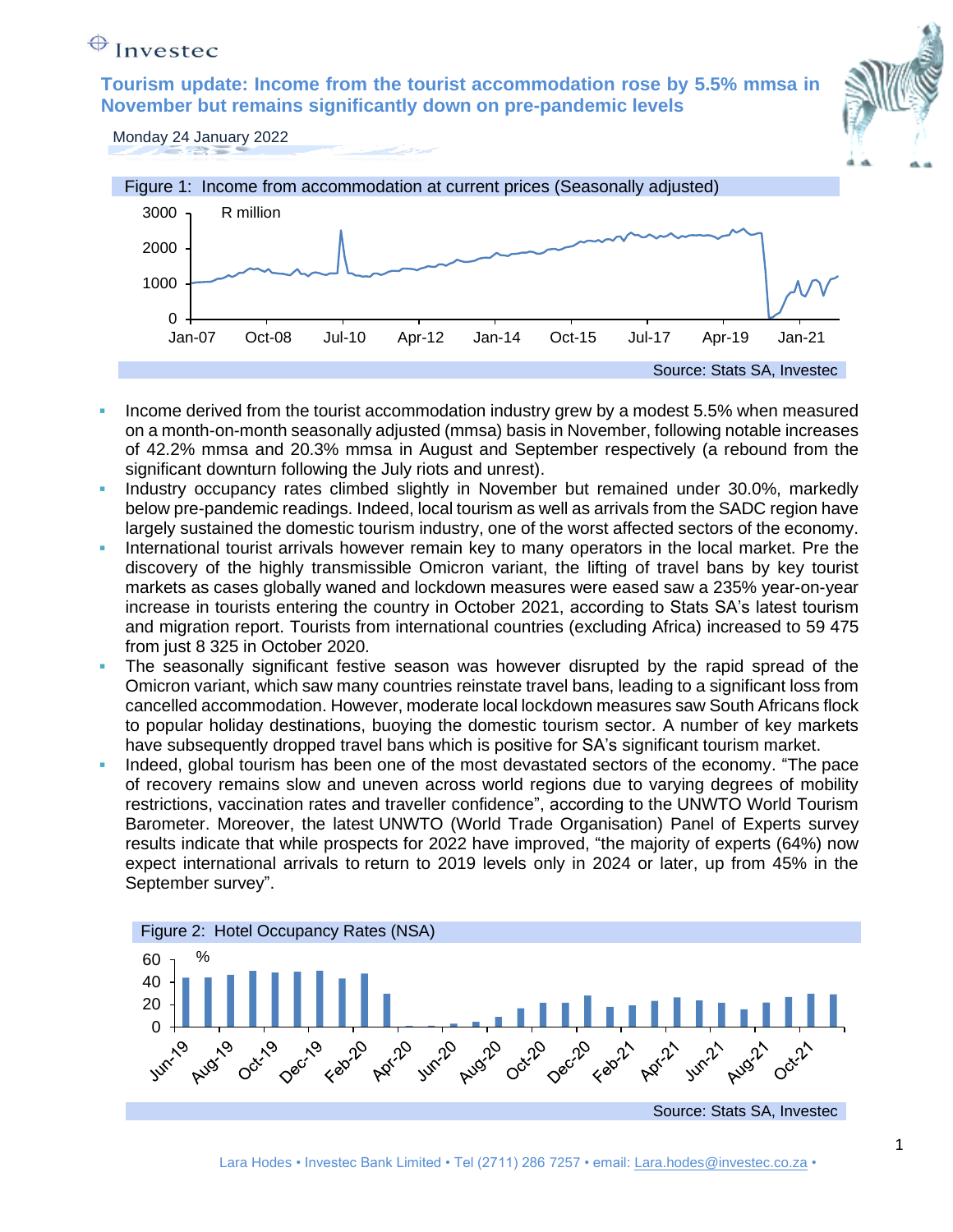### $\bigoplus$  Invested

**Tourism update: Income from the tourist accommodation rose by 5.5% mmsa in November but remains significantly down on pre-pandemic levels**



Monday 24 January 2022

Important Disclaimer – please read

For the purposes of this disclaimer, Investec shall include Investec Bank Limited, its ultimate holding company, a subsidiary (or a subsidiary of a subsidiary) of that entity, a holding company of that entity or any other subsidiary of that holding company, and any affiliated entity of any such entities. "Investec Affiliates" shall mean any directors, officers, representatives, employees, advisers or agents of any part of Investec.

The information and materials presented in this report are provided to you solely for general information and should not be considered as an offer or solicitation of an offer to sell, buy or subscribe to any securities or any derivative instrument or any other rights pertaining thereto.

The information in this report has been compiled from sources believed to be reliable, but neither Investec nor any Investec Affiliates accept liability for any loss arising from the use hereof or makes any representations as to its accuracy and completeness. Any opinions, forecasts or estimates herein constitute a judgement as at the date of this report. There can be no assurance that future results or events will be consistent with any such opinions, forecasts or estimates. Past performance should not be taken as an indication or guarantee of future performance, and no representation or warranty, express or implied is made regarding future performance. The information in this report and the report itself is subject to change without notice. This report as well as any other related documents or information may be incomplete, condensed and/or may not contain all material information concerning the subject of the report; its accuracy cannot be guaranteed. There is no obligation of any kind on Investec or any Investec Affiliates to update this report or any of the information, opinions, forecasts or estimates contained herein.

Investec (or its directors, officers or employees) may, to the extent permitted by law, own or have a position or interest in the financial instruments or services referred to herein, and may add to or dispose of any such position or may make a market or act as a principal in any transaction in such financial instruments. Investec (or its directors, officers or employees) may, to the extent permitted by law, act upon or use the information or opinions presented herein, or research or analysis on which they are based prior to the material being published. Investec may have issued other reports that are inconsistent with, and reach different conclusions from, the information presented in this report. Those reports reflect the different assumptions, views and analytical methods of the analysts who prepared them. The value of any securities or financial instruments mentioned in this report can fall as well as rise. Foreign currency denominated securities and financial instruments are subject to fluctuations in exchange rates that may have a positive or adverse effect on the value, price or income of such securities or financial instruments. Certain transactions, including those involving futures, options and other derivative instruments, can give rise to substantial risk and are not suitable for all investors.

This report does not contain advice, except as defined by the Corporations Act 2001 (Australia). Specifically, it does not take into account the objectives, financial situation or needs of any particular person. Investors should not do anything or forebear to do anything on the basis of this report. Before entering into any arrangement or transaction, investors must consider whether it is appropriate to do so based on their personal objectives, financial situation and needs and seek financial advice where needed.

No representation or warranty, express or implied, is or will be made in relation to, and no responsibility or liability is or will be accepted by Investec or any Investec Affiliates as to, or in relation to, the accuracy, reliability, or completeness of the contents of this report and each entity within Investec (for itself and on behalf of all Investec Affiliates) hereby expressly disclaims any and all responsibility or liability for the accuracy, reliability and completeness of such information or this research report generally.

The securities or financial instruments described herein may not have been registered under the US Securities Act of 1933, and may not be offered or sold in the United States of America or to US persons unless they have been registered under such Act, or except in compliance with an exemption from the registration requirements of such Act. US entities that are interested in trading securities listed in this report should contact a US registered broker dealer.

For readers of this report in South Africa: this report is produced by Investec Bank Limited, an authorised financial services provider and a member of the JSE Limited.

For readers of this report in United Kingdom and Europe: this report is produced by Investec Bank Plc ("IBP") and was prepared by the analyst named in this report. IBP is authorised by the Prudential Regulation Authority and regulated by the Financial Conduct Authority and the Prudential Regulation Authority and is a member of the London Stock Exchange. This report is not intended for retail clients and may only be issued to professional clients and eligible counterparties, and investment professionals as described in S19 of the Financial Services and Markets Act 2000 (Financial Promotions) Order 2005.

For readers of this report in Ireland: this report is produced by Investec Bank plc (Irish Branch) and was prepared by the analyst named in this report. Investec Bank plc (Irish Branch) is authorised by the Prudential Regulation Authority in the United Kingdom and is regulated by the Central Bank of Ireland for conduct of business rules.